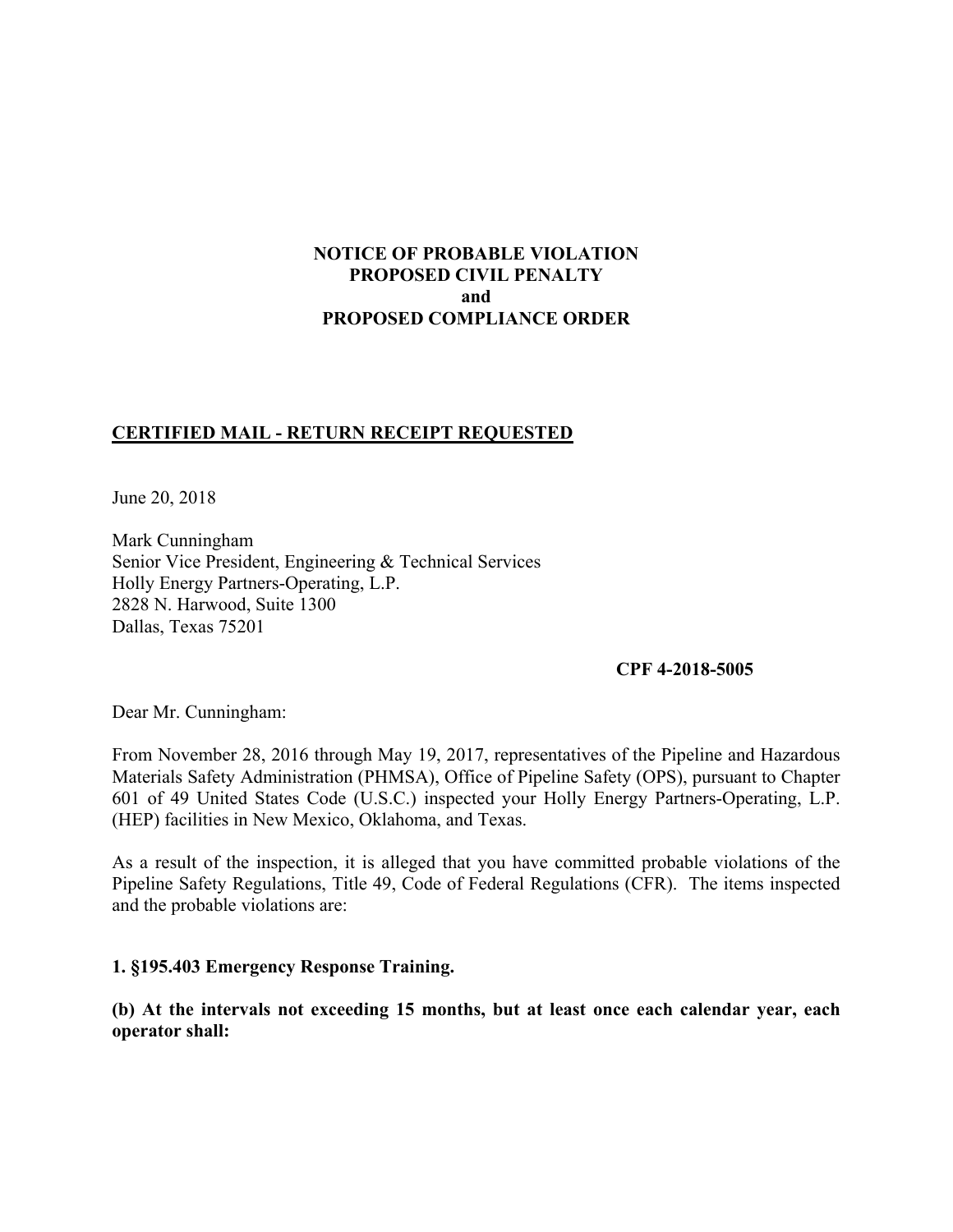### **(1) Review with personnel their performance in meeting the objectives of the emergency response training program set forth in paragraph (a) of this section; and**

### **(2) Make appropriate changes to the emergency response training program as necessary to ensure that it is effective.**

HEP failed to review with personnel their performance in meeting the objectives of the emergency response training program and make appropriate changes to the emergency response training program as necessary to ensure that it is effective.

 emergency personnel performance for calendar years 2014, 2015, and 2016. HEP could not During the inspection, PHMSA requested HEP to provide documentation for the review of provide the requested documentation.

Further, HEP did not comply with its own O&M manual, which requires yearly evaluations of emergency personnel performance pursuant to §195.403. The HEP O&M Procedure, Section 4.4 Emergency Response Training states:

*4.4.1 "Yearly evaluations, not to exceed 15 months, are made to the training program to ensure that personnel and supervisors maintain a thorough knowledge of any updates or revisions in operations. Training records are maintained at the Artesia Operations office."* 

*4.4.3 "The company will, at intervals not exceeding 15 months, but at least once per year calendar year, conduct a meeting to review personnel performance in the meeting the objectives of the annual deployment drills, table top drills and the IBT training."* 

# **2. § 195.446 Control Room Management.**

 **(h) Training. Each operator must establish a controller training program and review the training program content to identify potential improvements at least once each calendar year, but at intervals not to exceed 15 months. An operator's program must provide for training each controller to carry out the roles and responsibilities defined by the operator. In addition, the training program must include the following elements:** 

# **(1) Responding to abnormal operating conditions likely to occur simultaneously or in sequence;**

HEP failed to provide controller training for responding to abnormal operating conditions likely to occur simultaneous or in sequence for calendar years 2014, 2015, and 2016 in accordance with their procedure 9.1 Rule Requirements and § 195.446.

HEP's Control Room Management Plan States:

*9.1 Rule Requirements In accordance with the Rule, HEP must establish a training program that provides each Controller with the knowledge to carry out the roles and responsibilities defined*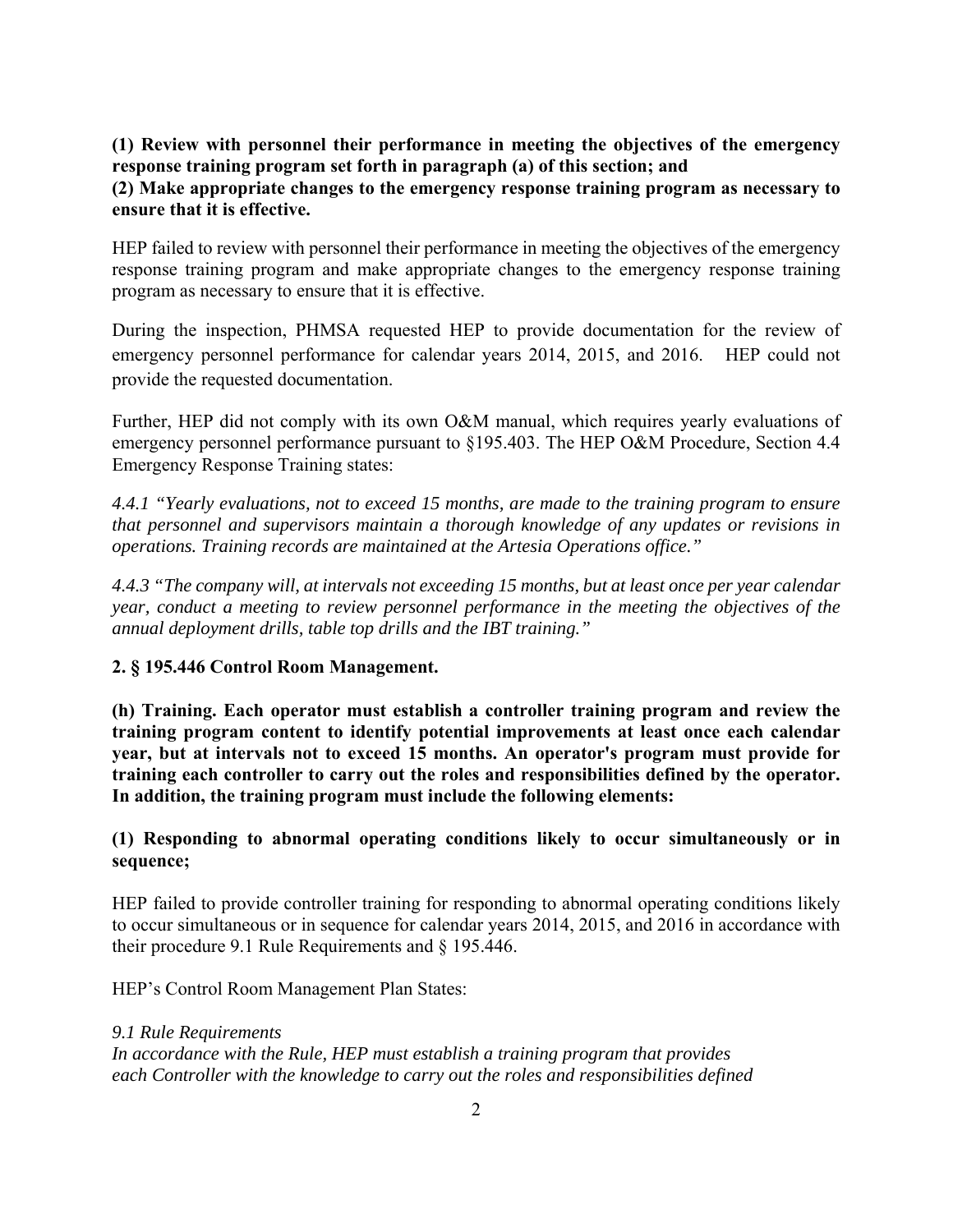*by the Operator, to include the following:* 

*• Responding to abnormal operating conditions likely to occur simultaneously or in sequence;* 

*• Using a tabletop method for training Controllers to recognize AOC's;* 

*• Communication responsibilities under the Operators emergency response procedures;* 

*• Working knowledge of the pipeline system, especially during the development of AOC's;* 

*• Providing the opportunity for Controller to review procedures for infrequently used operating setups in advance of their application;* 

*• Review of the program content for potential improvements at least once each calendar year but not to exceed 15 months.* 

HEP did not perform the required training. HEP could not provide any records regarding controller training except the list of OQ tasks for the controllers.

**3. §195.452 Pipeline integrity management in high consequence areas.**

 **(j)** *What is a continual process of evaluation and assessment to maintain a pipeline's integrity?* 

 **to assess the line pipe at specified intervals and periodically evaluate the integrity of each (1)** *General.* **After completing the baseline integrity assessment, an operator must continue pipeline segment that could affect a high consequence area.** 

**(2)** *Evaluation.* **An operator must conduct a periodic evaluation as frequently as needed to assure pipeline integrity. An operator must base the frequency of evaluation on risk factors specific to its pipeline, including the factors specified in paragraph (e) of this section. The evaluation must consider the results of the baseline and periodic integrity assessments, information analysis (paragraph (g) of this section), and decisions about remediation, and preventive and mitigative actions (paragraphs (h) and (i) of this section).** 

HEP failed to document the process for evaluating pipeline integrity to ensure all of the required risk factors are accounted for and to ensure the effectiveness of the continual evaluation process as required by §195.452 (j)(2) and HEP's Integrity Management Program Manual. HEP's IMP Manual states:

### *Section 3.10.1-Post Integrity Assessment Evaluation:*

*Following identification, evaluation and remediation of any conditions on covered pipeline segments, Company will integrate actual pipe condition data and determine the need for additional P&M Measures. The Company will consider the entire pipeline system's information when determining risks associated with pipeline operation in covered pipeline segments, such as results of previous:*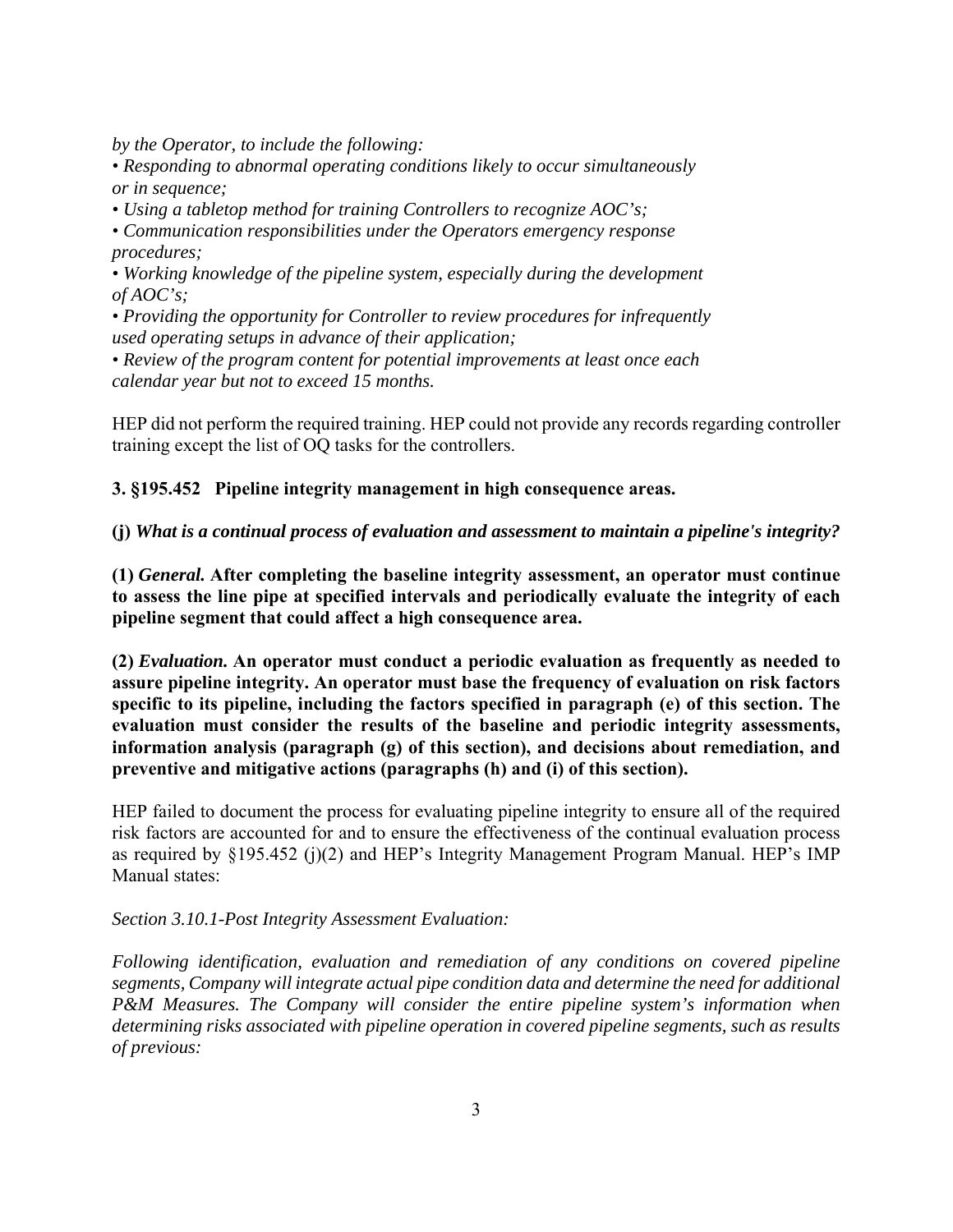- *Reconstruction;*
- *Integrity assessments;*
- *Direct examinations;*
- *Remediation actions;*
- *ROW condition surveys;*
- *Risk assessments; and,*
- *P&M Measures".*

pipeline's integrity. PHMSA requested HEP to provide the records of the continual evaluation of their pipeline's integrity for calendar years 2014, 2015, and 2016. Upon review, PHMSA noted the content of the spreadsheet reflected the pipe segments, pipeline assessment methods, last and next inspection dates for ILI, identified anomalies and their prioritized repair schedule, etc. These items are only a part of the requirements of the continual process of evaluation and assessment to maintain a HEP's continual evaluation spreadsheet, however, did not include consideration of other factors as required including the results of previous integrity assessment risk results and/or risk ranking; review new data; identified integrity threats specific to that line segment, and any new information which may suggest additional actions are warranted must be included in the continual evaluation process in order to measure the overall effectiveness of the company's integrity management program.

### **4. §195.573 What must I do to monitor external corrosion control:**

**(a)** *Protected pipelines.* **You must do the following to determine whether cathodic protection required by this subpart complies with § 195.571:** 

 **(2) Identify not more than 2 years after cathodic protection is installed, the circumstances in which a close-interval survey or comparable technology is practicable and necessary to accomplish the objectives of paragraph 10.1.1.3 of NACE SP 0169 (incorporated by reference,** *see* **§ 195.3).**

 within two years of the installation of their pipeline. HEP failed to identify the circumstances in which a close interval survey (CIS) or comparable technology is necessary to evaluate the adequacy of cathodic protection at the pipe to soil interface

HEP O&M Procedure, 195.573 (a) (2) CIS or other technology states:

*If after cathodic protection is installed on a new or existing pipeline system, the Corrosion Supervisor will identify, within two years following installation, the circumstances in which a close-interval survey or comparable technology is practicable and necessary.* 

*The Corrosion Supervisor will consider the need for a close interval survey or other comparable technology by evaluating the following:* 

- *Baseline test point survey*
- *Native Pipe to Soil potentials (if obtained) Soil Conditions*
-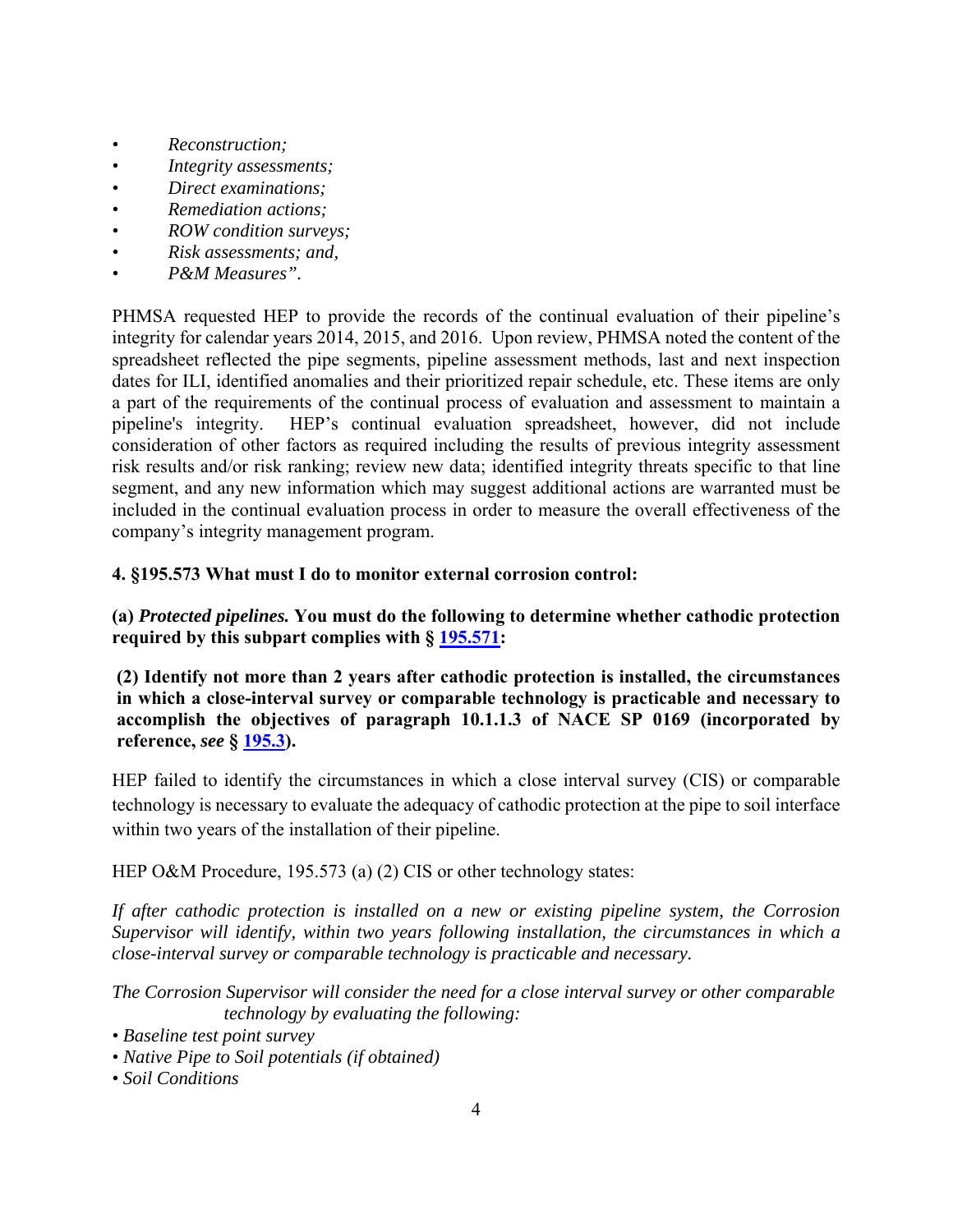- *Foreign crossings, specifically those with cathodic protection*
- *Close proximity Parallel pipelines and or High Voltage Power lines*

# *The Corrosion Supervisor will submit findings to the Integrity Specialist for integration in the Risk Assessment, Integrity Analysis and Assessment Plans for each pipeline.*

 Survey (CIS) data along with the evaluation reports/findings to the integrity specialist for HEP has approximately 195 miles of HCA out of 755 miles of pipeline. HEP did not follow its O&M Procedure mentioned above. The Corrosion Supervisor failed to provide Close Interval integration in the risk assessment, integrity analysis and assessment plans for each pipeline.

HEP could not show it identified the circumstances in which a CIS or comparable technology is practicable and necessary to accomplish the objectives of paragraph 10.1.1.3 of NACE SP 0169 not more than 2 years after cathodic protection was installed, as required by 195.573.

# **5. §195.573 What must I do to monitor external corrosion control?**

 *see* **§ 195.3). However, this inspection is not required if you note in the corrosion control (d)** *Breakout tanks.* **You must inspect each cathodic protection system used to control corrosion on the bottom of an aboveground breakout tank to ensure that operation and maintenance of the system are in accordance with API RP 651 (incorporated by reference, procedures established under §195.402(c)(3) why complying with all or certain operation and maintenance provisions of API RP 651 is not necessary for the safety of the tank.** 

HEP did not inspect each cathodic protection system used to control corrosion on the bottom of its aboveground breakout tanks to ensure that operation and maintenance of the systems are in accordance with API RP 651. HEP failed to consider IR drop during the annual tank to soil potential surveys as required by §195.573(d) for all of the breakout tanks within the terminal,. HEP records indicated that even though the "ON" readings satisfy the -850 mV criteria, they failed to establish a valid interpretation of the voltage measurements without consideration of IR drop.

 demonstrate the IR drop considerations of all the breakout tanks to ensure that operation and PHMSA reviewed records for 2014, 2015, and 2016 and HEP could not provide documentation to maintenance of the system is in accordance with API Recommended Practice 651.

# **6. §195.577 What must I do to alleviate interference currents**

**(a) For pipelines exposed to stray currents, you must have a program to identify, test for, and minimize the detrimental effects of such currents.**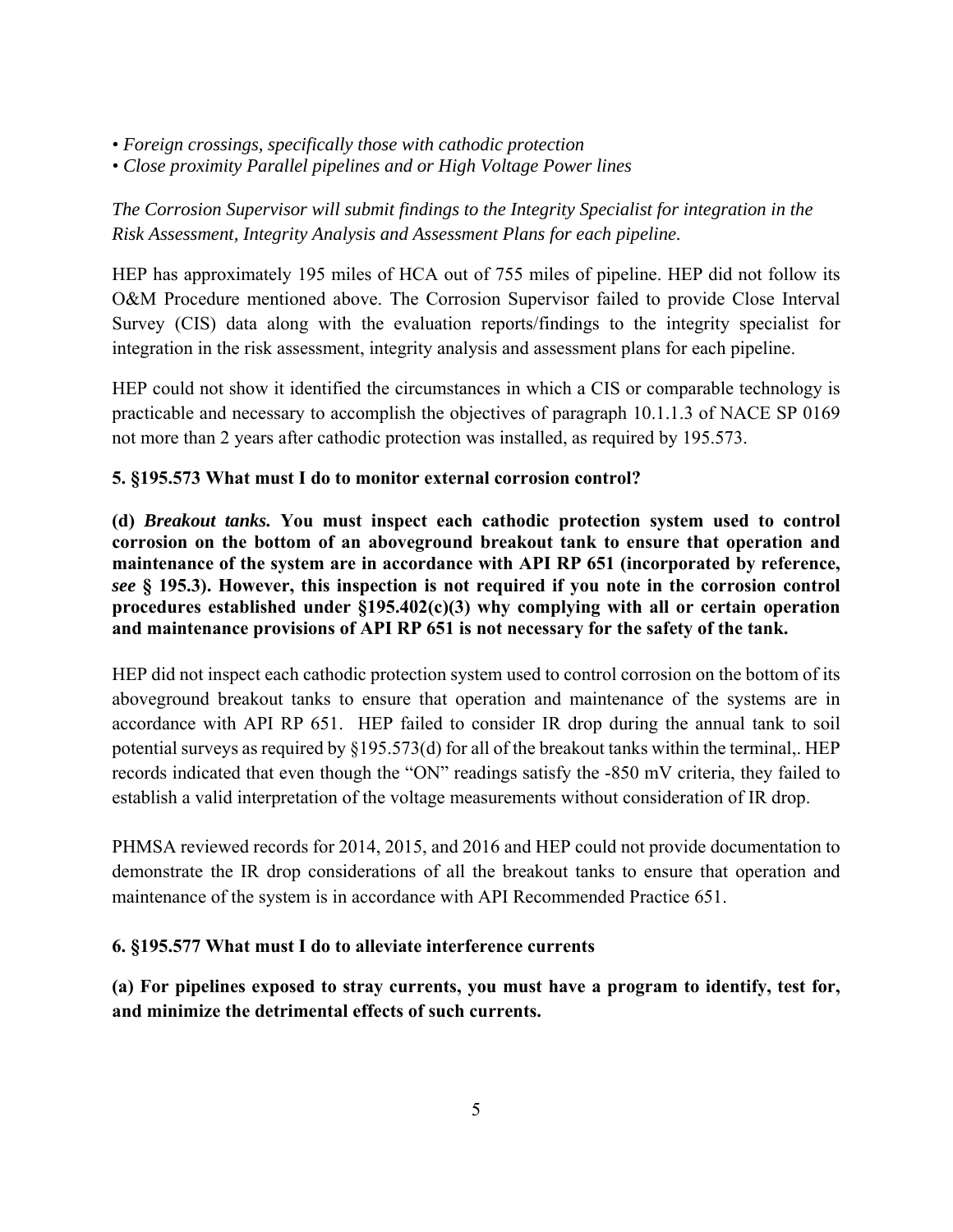HEP failed to identify, test and minimize the detrimental effects of the interference current in sufficient detail to demonstrate the adequacy of corrosion control measures or that corrosion requiring control measures does not exist, as required by § 195.577.

 readings. When asked about the threshold limit of interference for current readings that trigger During the records review of annual cathodic protection surveys, PHMSA noted that the HEP documents the HVAC interference current readings along with the annual pipe to soil potential further investigation, HEP did not know if the cathodic protection measurements encountered interference currents or not. HEP simply answered that the AC readings are used for their records only. This was confirmed during the PHMSA field inspection at ORLA pump station.

 transmission line along the pipeline ROW. In addition, Kinder Morgan and Enterprise also share the same ROW which may also contribute to more interference activities. HEP did not provide PHMSA witnessed pipe soil potential measurements performed as 3.15Vdc. The technician's response to the high CP reading was to point out the approximate 2 miles of overhead AC evidence of any program or measure that mitigates the detrimental effects of the stray currents detected.

### **7**. **§195.583 What must I do to monitor atmospheric corrosion control?**

**(b) During inspections you must give particular attention to pipe at soil-to-air interfaces, under thermal insulation, under disbonded coatings, at pipe supports, in splash zones, at deck penetrations, and in spans over water.** 

# **(c) If you find atmospheric corrosion during an inspection, you must provide protection against the corrosion as required by § 195.581.**

HEP failed to monitor and protect against the atmospheric corrosion of the station piping and the breakout tank terminal. During the field inspection of the Wichita Falls Tank Terminal, PHMSA identified severe atmospheric corrosion in the tank farm and pump station piping.

 the dike areas. PHMSA observed pitted corrosion at lower part of the shell, paint peeled off, tank In the Wichita Falls Tank Terminal, PHMSA randomly conducted the visual inspection around the tanks. PHMSA identified severe atmospheric corrosion issues in the tank shell, tank bottom and bottom/foundation completely covered by soil, vegetation round the tank bottom/foundation, chime completely/partially disappeared and/or corroded, irregular grading of the dike area.

HEP did not identify atmospheric corrosion during inspections and did not protect against atmospheric corrosion as required by § 195.583 and § 195.581.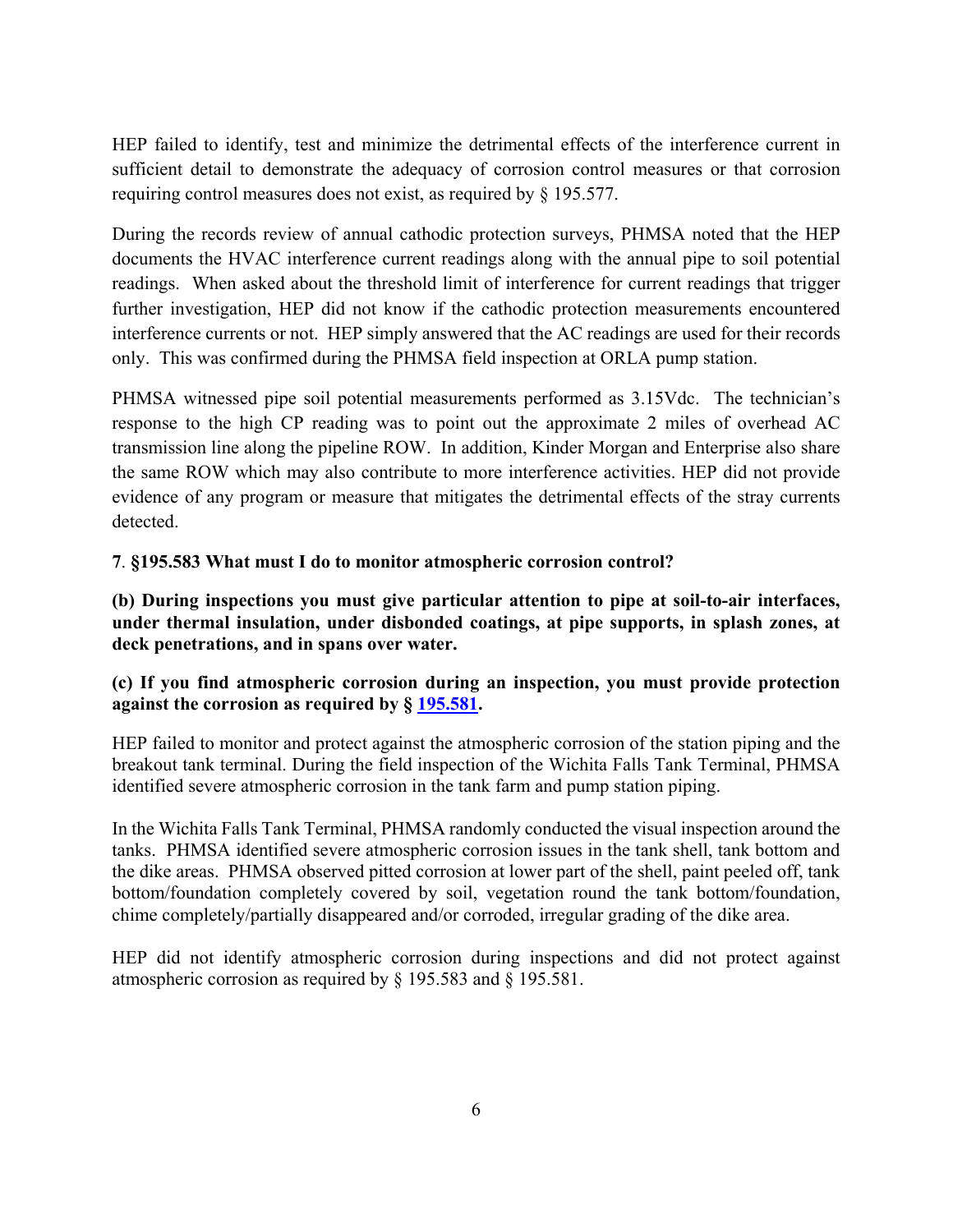#### Proposed Civil Penalty

 may not exceed \$200,000 per violation per day, with a maximum penalty not to exceed \$2,000,000 Under 49 U.S.C. § 60122 and 49 CFR § 190.223, you are subject to a civil penalty not to exceed \$209,002 per violation per day the violation persists up to a maximum of \$2,090,022 for a related series of violations. For violations occurring prior to November 2, 2015, the maximum penalty for a related series of violations. The Compliance Officer has reviewed the circumstances and supporting documentation involved in the above probable violation(s) and has recommended that you be preliminarily assessed a civil penalty of \$227,200 as follows:

| Item number   | <b>PENALTY</b> |
|---------------|----------------|
|               | \$67,000       |
| $\mathcal{D}$ | \$67,000       |
| 4             | \$55,200       |
| h             | \$38,000       |

### Warning Items

With respect to Items  $# 3$  and  $# 5$ , we have reviewed the circumstances and supporting documents involved in this case and have decided not to conduct additional enforcement action or penalty assessment proceedings at this time. We advise you to promptly correct these items. Failure to do so may result in additional enforcement action.

### Proposed Compliance Order

With respect to Item# 7 pursuant to 49 U.S.C. § 60118, the Pipeline and Hazardous Materials Safety Administration proposes to issue a Compliance Order to Holly Energy Partners-Operating, L.P. Please refer to the *Proposed Compliance Order*, which is enclosed and made a part of this Notice.

#### Response to this Notice

 *Compliance Proceedings*. Please refer to this document and note the response options. All Enclosed as part of this Notice is a document entitled *Response Options for Pipeline Operators in*  material you submit in response to this enforcement action may be made publicly available. If you believe that any portion of your responsive material qualifies for confidential treatment under 5 U.S.C. 552(b), along with the complete original document you must provide a second copy of the document with the portions you believe qualify for confidential treatment redacted and an explanation of why you believe the redacted information qualifies for confidential treatment under 5 U.S.C. 552(b).

Following the receipt of this Notice, you have 30 days to submit written comments, or request a hearing under 49 CFR § 190.211. If you do not respond within 30 days of receipt of this Notice,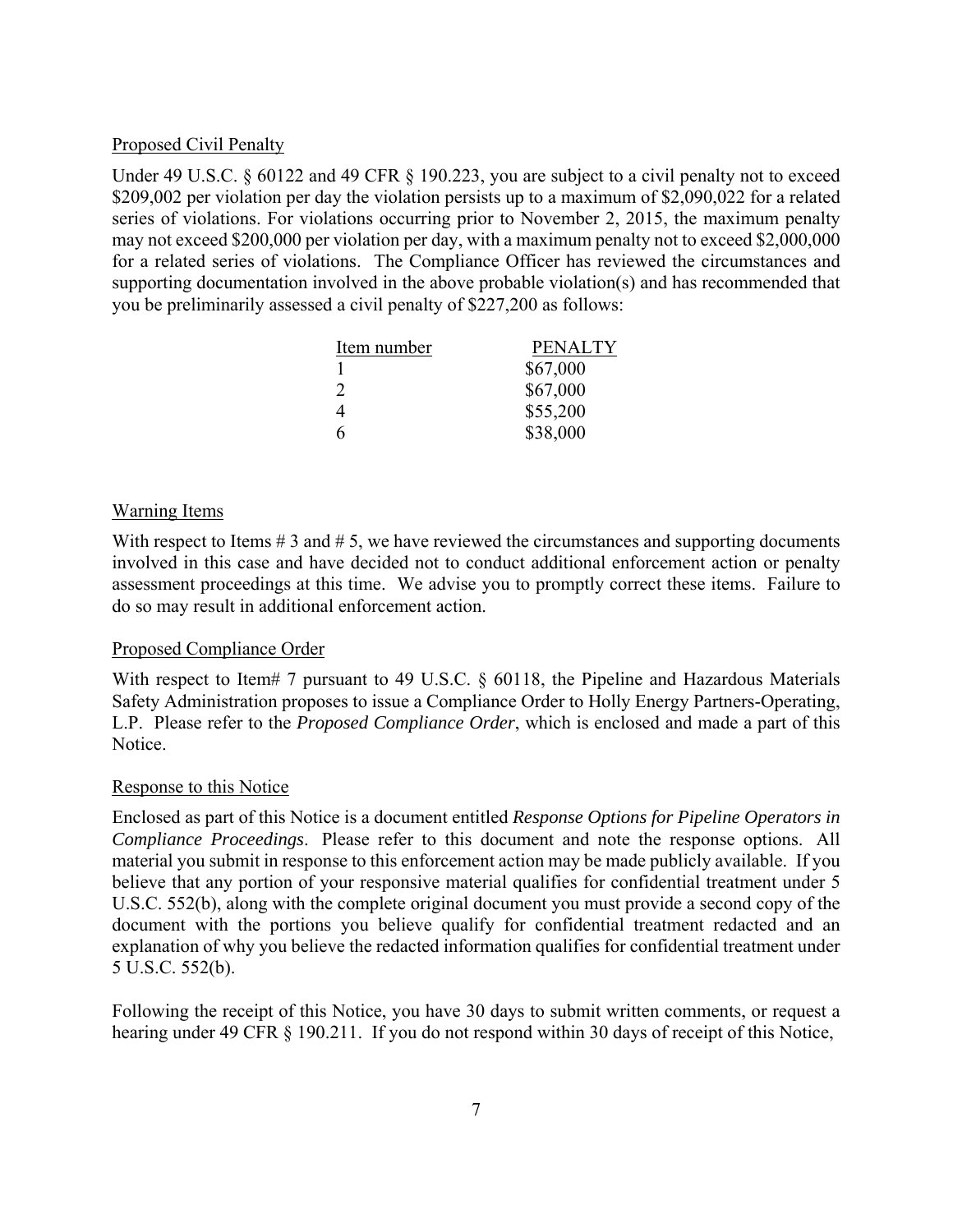submit your correspondence to my office within 30 days from receipt of this Notice. This period this constitutes a waiver of your right to contest the allegations in this Notice and authorizes the Associate Administrator for Pipeline Safety to find facts as alleged in this Notice without further notice to you and to issue a Final Order. If you are responding to this Notice, we propose that you may be extended by written request for good cause.

In your correspondence on this matter, please refer to **CPF 4-2018-5005** and, for each document you submit, please provide a copy in electronic format whenever possible.

Sincerely,

Mary L. McDaniel, P.E. Director, Southwest Region Pipeline and Hazardous Materials Safety Administration

Enclosures: *Proposed Compliance Order Response Options for Pipeline Operators in Compliance Proceedings*